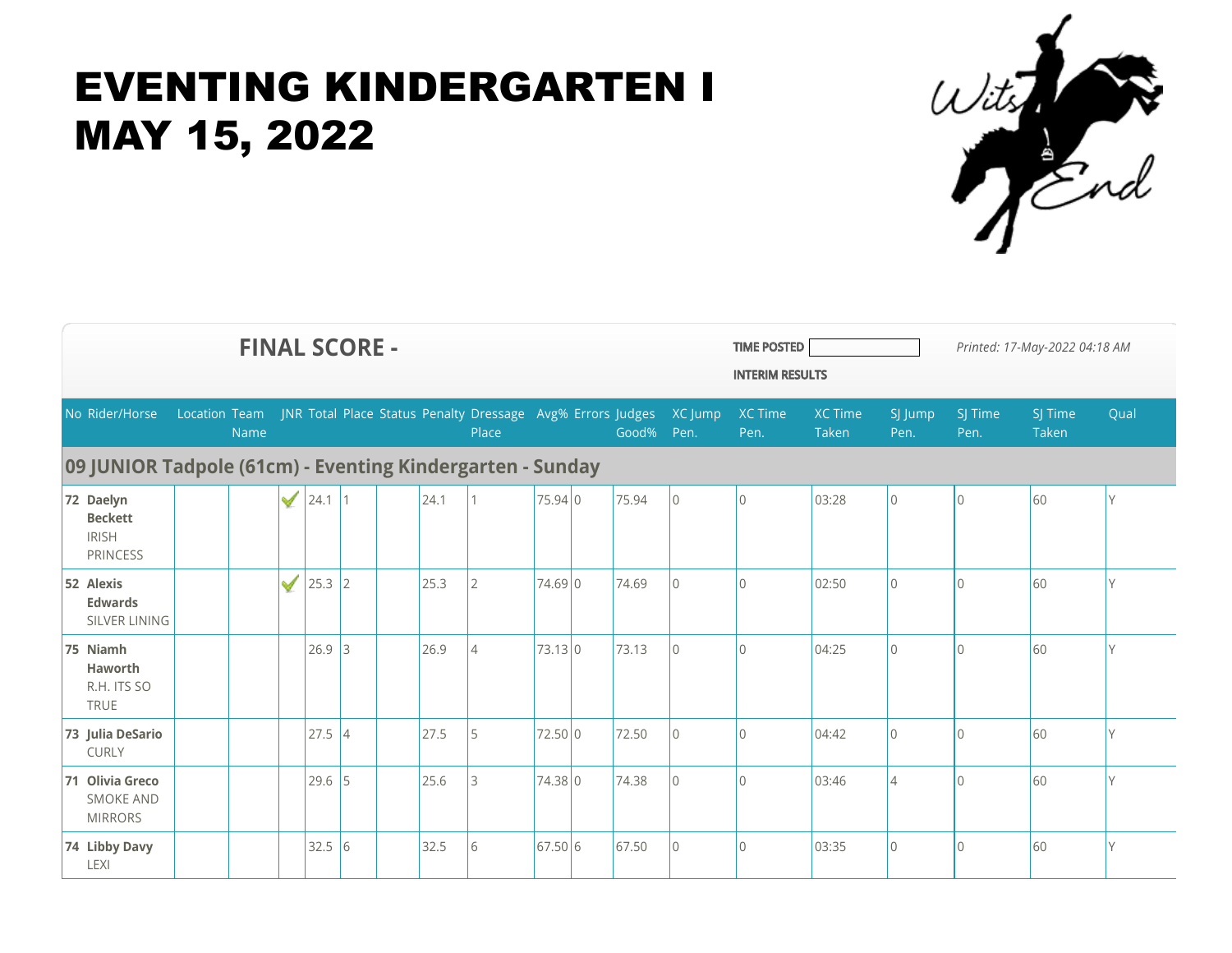

| <b>FINAL SCORE -</b>                                                                            |  |      |  |          |  |               |      |       |          |   |            |          |                 | <b>TIME POSTED</b><br>Printed: 17-May-2022 04:18 AM<br><b>INTERIM RESULTS</b> |                 |                 |                  |           |
|-------------------------------------------------------------------------------------------------|--|------|--|----------|--|---------------|------|-------|----------|---|------------|----------|-----------------|-------------------------------------------------------------------------------|-----------------|-----------------|------------------|-----------|
| No Rider/Horse Location Team JNR Total Place Status Penalty Dressage Avg% Errors Judges XC Jump |  | Name |  |          |  |               |      | Place |          |   | Good% Pen. |          | XC Time<br>Pen. | <b>XC Time</b><br>Taken                                                       | SJ Jump<br>Pen. | SJ Time<br>Pen. | SJ Time<br>Taken | Qual      |
| 10 OPEN Tadpole (61cm) - Eventing Kindergarten - Sunday                                         |  |      |  |          |  |               |      |       |          |   |            |          |                 |                                                                               |                 |                 |                  |           |
| 70 Emily Boyce<br><b>TOUCHÉ</b>                                                                 |  |      |  | 28.8     |  |               | 28.8 | 3     | 71.25    | 0 | 71.25      | 0        | $\overline{0}$  | 02:42                                                                         | 0               | l C             | 60               |           |
| 68 Kathleen<br><b>Carruthers</b><br><b>MIDAS</b>                                                |  |      |  | $47.5$ 2 |  |               | 27.5 | 2     | 72.50    |   | 72.50      | 20       | $\overline{0}$  | 01:35                                                                         | $\sqrt{ }$      |                 | 60               | <b>Qx</b> |
| <b>Eliminated</b>                                                                               |  |      |  |          |  |               |      |       |          |   |            |          |                 |                                                                               |                 |                 |                  |           |
| 69 Samantha<br>smith<br><b>WESTERN</b><br><b>GHOST</b>                                          |  |      |  | 0.0      |  | Elim<br>XC-FR | 24.1 |       | 75.940 0 |   | 75.94      | $\theta$ | $\bigcap$       |                                                                               |                 | $\Omega$        | 60               | N         |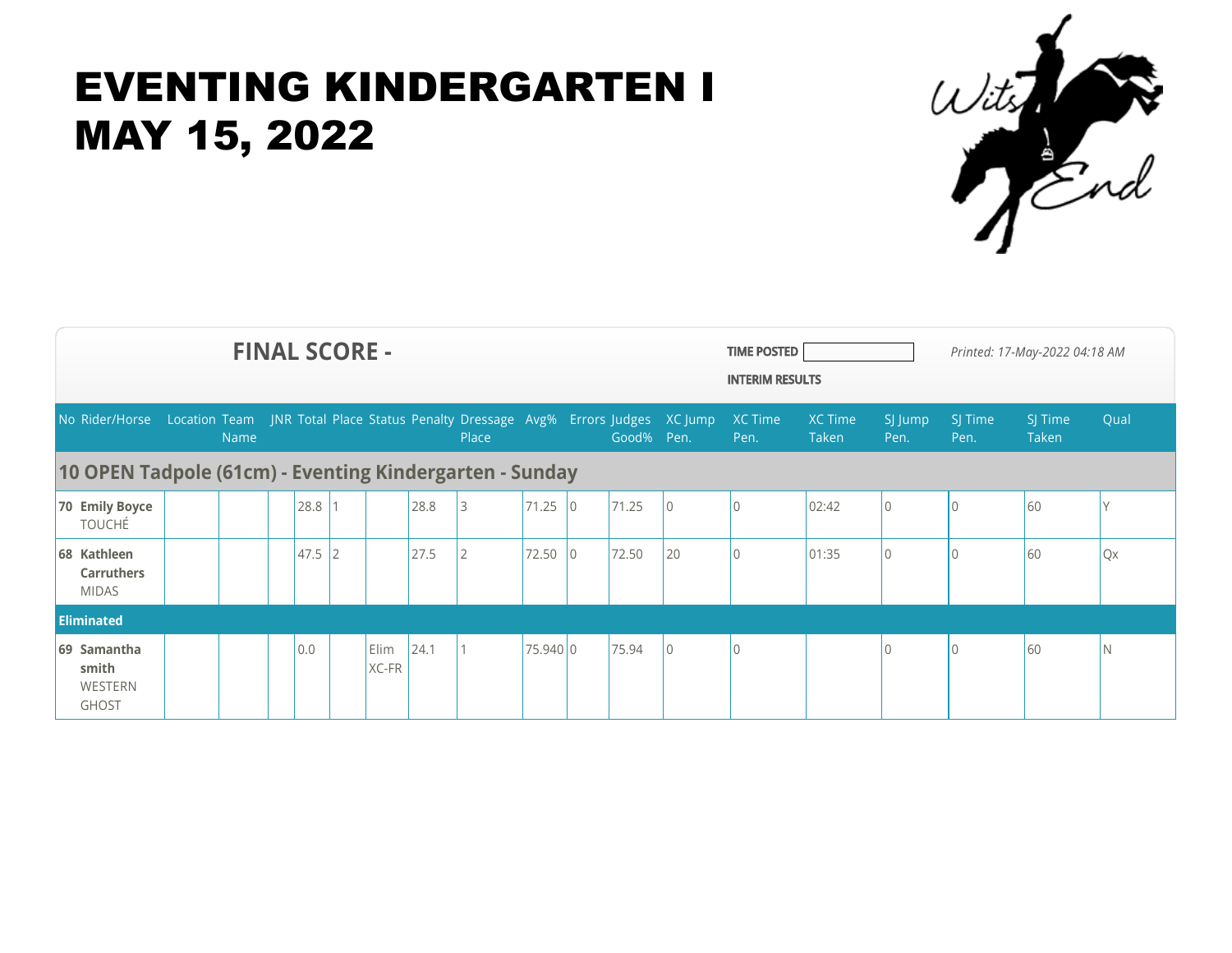

| <b>FINAL SCORE -</b>                                        |                                                         |  |      |  |        |                |                                                                                  |  |          |            |  |            |                | <b>TIME POSTED</b><br><b>INTERIM RESULTS</b> | Printed: 17-May-2022 04:19 AM  |                 |                 |                  |      |
|-------------------------------------------------------------|---------------------------------------------------------|--|------|--|--------|----------------|----------------------------------------------------------------------------------|--|----------|------------|--|------------|----------------|----------------------------------------------|--------------------------------|-----------------|-----------------|------------------|------|
|                                                             | No Rider/Horse                                          |  | Name |  |        |                | Location Team JNR Total Place Status Penalty Dressage Avg% Errors Judges XC Jump |  | Place    |            |  | Good% Pen. |                | <b>XC Time</b><br>Pen.                       | <b>XC Time</b><br><b>Taken</b> | SJ Jump<br>Pen. | SJ Time<br>Pen. | SJ Time<br>Taken | Qual |
| 11 JUNIOR Pre-Entry (75cm) - Eventing Kindergarten - Sunday |                                                         |  |      |  |        |                |                                                                                  |  |          |            |  |            |                |                                              |                                |                 |                 |                  |      |
|                                                             | 65 Sophia Punzo<br><b>EMILY/FASHION</b><br><b>FLIRT</b> |  |      |  | 39.5   |                | 39.5                                                                             |  |          | $60.50$  2 |  | 60.50      | l o            | $\bigcap$                                    | 03:13                          | $\overline{0}$  | $\Omega$        | 66               |      |
|                                                             | 60 Devyn Sadlon<br>SOUTHERN<br>CHARM                    |  |      |  | 41.3   | $\mathcal{P}$  | 34.5                                                                             |  | 3        | 65.50 0    |  | 65.50      | $\overline{0}$ | 6.8                                          | 03:35                          | $\Omega$        | $\overline{0}$  | 58               | Y    |
|                                                             | 63 Charlotte<br>Zantingh<br><b>DIVA</b>                 |  |      |  | 50.5   | 3              | 42.5                                                                             |  | 8        | 57.50 0    |  | 57.50      | $\overline{0}$ | 8                                            | 03:38                          | $\overline{0}$  | $\overline{0}$  | 60               | V    |
|                                                             | 62 Payton Meile<br><b>GIRL ON FIRE</b>                  |  |      |  | 52.5   | $\overline{4}$ | 35.3                                                                             |  | 14       | 64.75 0    |  | 64.75      | l0             | 17.2                                         | 04:01                          | $\overline{0}$  | $\overline{0}$  | 56               | V    |
|                                                             | 61 Gabriela Cruz<br><b>BOLD IN BLACK</b>                |  |      |  | 62.6   | 5              | 35.8                                                                             |  | 6        | 64.25 0    |  | 64.25      | l0             | 26.8                                         | 04:25                          | $\overline{0}$  | $\overline{0}$  | 57               | Y    |
|                                                             | 66 Haley Hof<br><b>MONTE CARLO</b>                      |  |      |  | 70.1   | 16             | 35.3                                                                             |  | 14       | 64.75 0    |  | 64.75      | l0             | 33.2                                         | 04:41                          | $\overline{0}$  | 1.6             | 72               | V    |
|                                                             | 67 Phoebe<br>Coombes<br><b>AUSTIN</b><br><b>POWERS</b>  |  |      |  | 81.8   |                | 25.8                                                                             |  |          | 74.25 0    |  | 74.25      | l o            | 56                                           | 05:38                          | $\overline{0}$  | $\overline{0}$  | 61               | N    |
|                                                             | 64 Kelly Hof<br><b>ROXIE</b>                            |  |      |  | 165.58 |                | 33.5                                                                             |  | <b>2</b> | 66.50 0    |  | 66.50      | 40             | 67.2                                         | 06:06                          | 12              | 12.8            | 100              | N.   |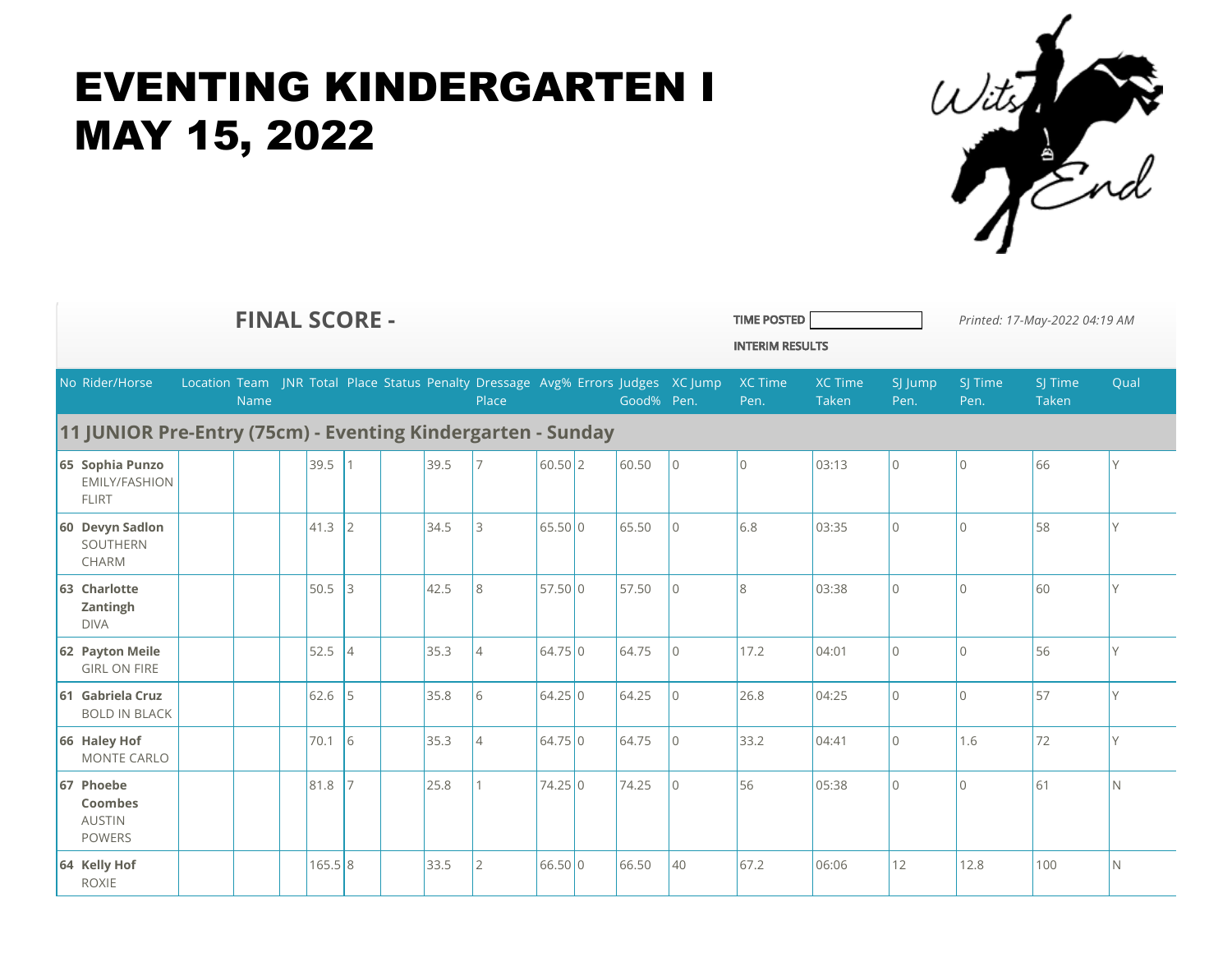

| <b>FINAL SCORE -</b><br><b>TIME POSTED</b>                      |  |      |  |           |   |  |      |                                                                                   |         |  |       |                 |                 | Printed: 17-May-2022 04:19 AM<br><b>INTERIM RESULTS</b> |                 |                 |                  |      |
|-----------------------------------------------------------------|--|------|--|-----------|---|--|------|-----------------------------------------------------------------------------------|---------|--|-------|-----------------|-----------------|---------------------------------------------------------|-----------------|-----------------|------------------|------|
| No Rider/Horse                                                  |  | Name |  |           |   |  |      | Location Team JNR Total Place Status Penalty Dressage Avg% Errors Judges<br>Place |         |  | Good% | XC Jump<br>Pen. | XC Time<br>Pen. | <b>XC Time</b><br>Taken                                 | SJ Jump<br>Pen. | SJ Time<br>Pen. | SJ Time<br>Taken | Qual |
| 12 OPEN Pre-Entry (75cm) - Eventing Kindergarten - Sunday       |  |      |  |           |   |  |      |                                                                                   |         |  |       |                 |                 |                                                         |                 |                 |                  |      |
| 57 Anna Myles<br><b>HOLLYWOOD</b><br><b>STAR</b>                |  |      |  | 26.5      |   |  | 26.5 |                                                                                   | 73.50 0 |  | 73.50 | $\Omega$        | 10              | 03:05                                                   | $\mathbf 0$     |                 | 53               | V    |
| 58 Emily Boyce<br><b>MAGICAL</b><br>SPIRIT                      |  |      |  | 52.9      |   |  | 36.5 | $\overline{A}$                                                                    | 63.50 0 |  | 63.50 | $\Omega$        | 16.4            | 03:59                                                   | $\Omega$        |                 | 57               |      |
| 56 Randall<br><b>Gerrits</b><br><b>MATTER OF</b><br><b>TIME</b> |  |      |  | 79.2      | 3 |  | 34.0 |                                                                                   | 66.00 0 |  | 66.00 | 20              | 21.2            | 04:11                                                   | 4               |                 | 63               | Qx   |
| 59 Kate Russell<br><b>TIESTO</b>                                |  |      |  | $112.2$ 4 |   |  | 33.8 |                                                                                   | 66.25 0 |  | 66.25 |                 | 78.4            | 06:34                                                   | $\Omega$        |                 | 63               | N    |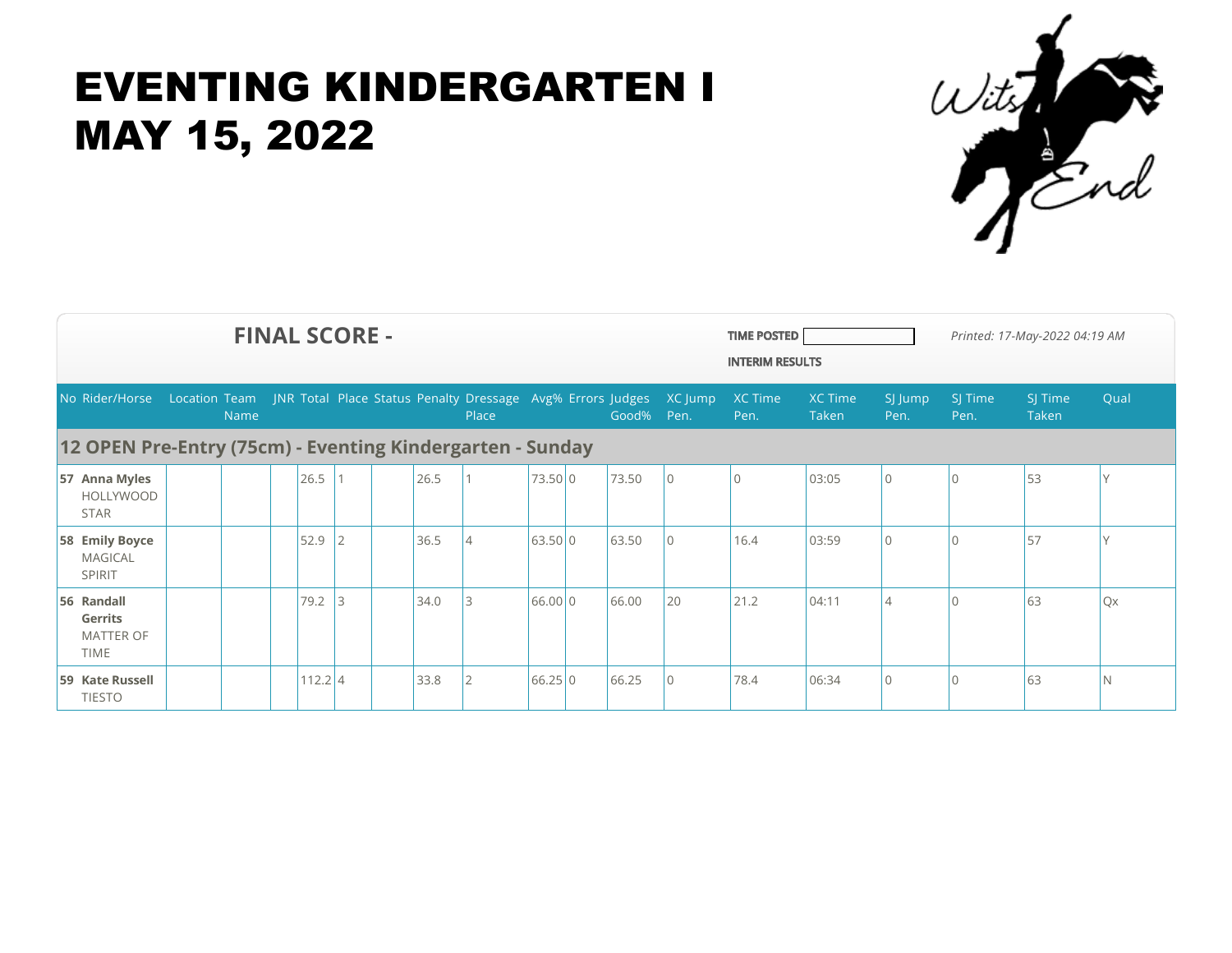

| <b>FINAL SCORE -</b>                                                                            |  |             |   |          |  |                      |         |                |          |                 |         |                |      | <b>TIME POSTED</b><br>Printed: 17-May-2022 04:19 AM<br><b>INTERIM RESULTS</b> |                |      |       |    |  |
|-------------------------------------------------------------------------------------------------|--|-------------|---|----------|--|----------------------|---------|----------------|----------|-----------------|---------|----------------|------|-------------------------------------------------------------------------------|----------------|------|-------|----|--|
| No Rider/Horse Location Team JNR Total Place Status Penalty Dressage Avg% Errors Judges XC Jump |  |             |   |          |  |                      | XC Time | <b>XC Time</b> | SJ Jump  | SJ Time         | SJ Time | Qual           |      |                                                                               |                |      |       |    |  |
|                                                                                                 |  | <b>Name</b> |   |          |  |                      |         | Place          |          |                 | Good%   | Pen.           | Pen. | Taken                                                                         | Pen.           | Pen. | Taken |    |  |
| 13 JUNIOR Entry (84cm) - Eventing Kindergarten - Sunday                                         |  |             |   |          |  |                      |         |                |          |                 |         |                |      |                                                                               |                |      |       |    |  |
| 55 Addilyn<br>Rolph<br><b>FIGHTING</b><br><b>IRIS</b>                                           |  |             | √ | 41.3     |  |                      | 37.3    |                | 62.67    |                 | 62.67   |                |      | 03:44                                                                         |                |      | 52    |    |  |
| 54 Carly Ryder<br>THANK YOU                                                                     |  |             |   | $58.2$ 2 |  |                      | 37.0    |                | 63.00    | $\overline{10}$ | 63.00   | $\Omega$       |      | 03:30                                                                         | $\overline{A}$ | 17.2 | 111   |    |  |
| <b>Eliminated</b>                                                                               |  |             |   |          |  |                      |         |                |          |                 |         |                |      |                                                                               |                |      |       |    |  |
| 53 Daria Risk<br><b>MOZART</b>                                                                  |  |             |   | 0.0      |  | <b>Elim</b><br>XC-FR | 32.0    |                | 68.000 0 |                 | 68.00   | $\overline{0}$ |      |                                                                               |                |      | 63    | N. |  |